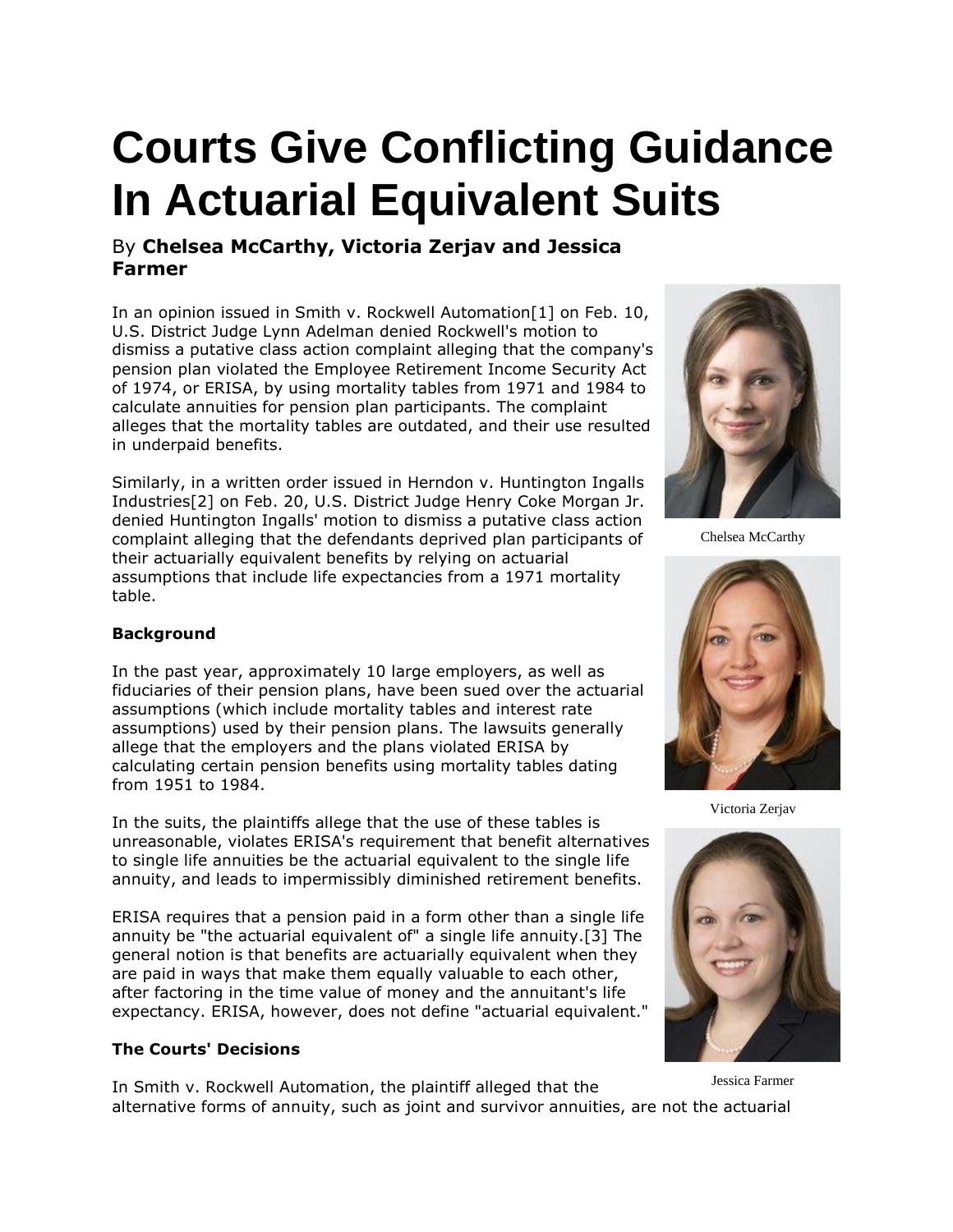equivalent of the standard single life annuity offered under the plan, in violation of ERISA. In short, the plaintiff claimed that retirees who select these alternative forms of benefits receive less in their monthly pension checks than they should as a result of the outdated actuarial assumptions.

Specifically, the plaintiff alleged that:

- The plan's use of the 1971 Group Annuity Mortality Table for Males, or 1971 GAM table, and the 1984 Unisex Pension Table, or UP-1984 table, do not provide an actuarially equivalent benefit under ERISA;
- The plan must be reformed to change the mortality tables and to allow the plaintiff to recover benefits under the plan following reformation; and
- The plan committee breached its fiduciary duty by calculating benefits using the 1971 GAM and the UP-1984 tables, while the company breached its concurrent duty to monitor the committee.

The defendants moved to dismiss the case, arguing that:

- **ERISA requires plan sponsors to put actuarial assumptions in the plan document**  $$ but not to change them — and requiring changes would put ERISA and provisions of the Internal Revenue Code in conflict; and
- The mortality tables used by the plan are reasonable as a matter of law.

In denying the defendants' motion to dismiss, the court found that, under ERISA, "plans must ensure that any optional annuity forms are actuarially equivalent to a single life annuity," which "means that plans must use the kind of actuarial assumptions that a reasonable actuary would use at the time of the benefit determination." The court rejected defendants' argument that a plan complies with ERISA so long as it calculates the actuarial equivalent benefit using actuarial assumptions that were reasonable at the time they were written into the plan.

The court, in rejecting the defendants' arguments:

- Held that requiring a plan to periodically adjust the mortality tables would not lead to plans manipulating actuarial assumptions in violation of the Internal Revenue Code's antidiscrimination mandate;
- Recognized that amending a plan's actuarial assumptions could result in some conflict with the anti-cutback rules; and
- Concluded that a potential conflict did not support defendants' interpretation of "actuarial equivalent."

The court went on to disagree with the notion that the plaintiff's interpretation of "actuarial equivalent" would require courts to legislate actuarial assumptions. Instead, the court reasoned that "ERISA already contains the relevant rule: plans must ensure the optional annuity forms are actuarially equivalent to a single life annuity."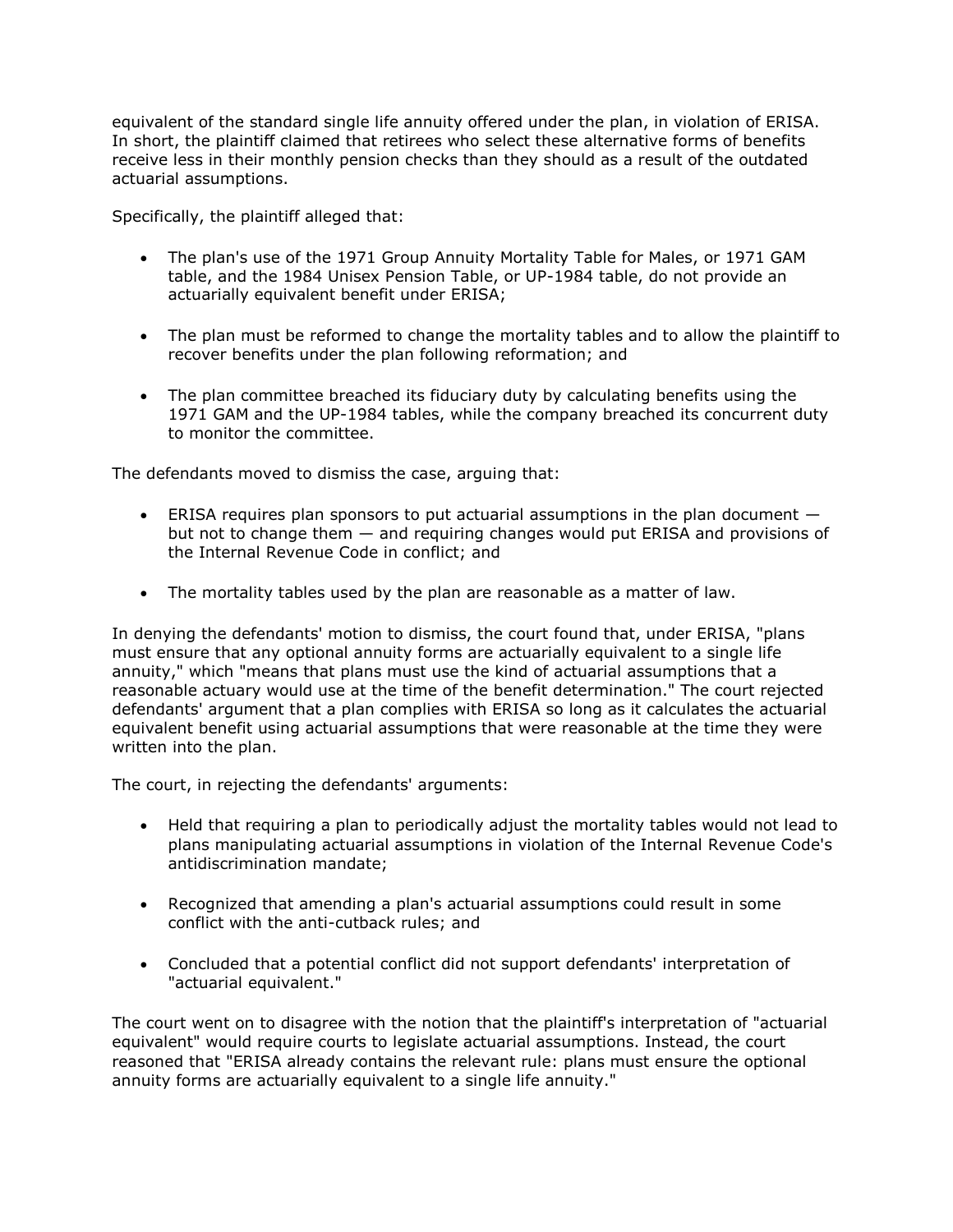Less than two weeks after the decision in Rockwell Automation, the court in Herndon v. Huntington Ingalls Industries denied Huntington Ingalls' motion to dismiss a putative class action complaint. In that case, the complaint alleged that the defendants deprived plan participants of their actuarially equivalent benefits by relying on actuarial assumptions from a 1971 mortality table.

Citing Smith v. Rockwell Automation among other decisions, the court concluded that ERISA required the use of reasonable actuarial assumptions to ensure that participants were receiving benefits that are equivalent to a single life annuity. The court agreed with defendants that what is reasonable constitutes a range, not a point, but determined that the plaintiff sufficiently alleged conduct falling outside that range.

Although the court denied the motion to dismiss, the court left the door open for the defendants to demonstrate that the use of the 1971 mortality table was reasonable.

#### **Key Takeaways**

These recent decisions are the fifth and sixth such cases in which the court has denied defendants' motions to dismiss. Both of the recent decisions discussed above assumed that the actuarial factors used to calculate actuarial equivalence must be considered reasonable.

Interestingly, in a recent opinion denying a motion to dismiss in another of the pending cases challenging the use of certain mortality tables, the [U.S. District Court for the District](https://www.law360.com/agencies/u-s-district-court-for-the-district-of-massachusetts)  [of Massachusetts](https://www.law360.com/agencies/u-s-district-court-for-the-district-of-massachusetts) disagreed with the presumption that the actuarial assumptions be reasonable at all. Rather, that court concluded that the only question was whether the annuities at issue were actuarially equivalent, putting aside whether the assumptions used to calculate them were reasonable.

One court has granted a motion to dismiss. The [U.S. District Court for the Southern District](https://www.law360.com/agencies/u-s-district-court-for-the-southern-district-of-new-york)  [of New York](https://www.law360.com/agencies/u-s-district-court-for-the-southern-district-of-new-york) granted a motion to dismiss claims by participants who had retired early and chose to receive their benefits in the form of a joint and survivor annuity. The court held that because ERISA's antiforfeiture requirement applies only to retirement benefits that accrue upon the attainment of normal retirement age, the claims by the plaintiffs who had not attained normal retirement age could not stand. Motions to dismiss in two other cases remain pending.

These recent decisions highlight the conflicts that pension plans face regarding actuarial equivalence. Uncertainty remains about how the plans facing these lawsuits, and thousands of other defined benefit pension plans, should move forward in light of these recent challenges to established practices and differing interpretations of ERISA's requirement of actuarial equivalence.

The Rockwell Automation decision suggests that using variable assumptions might be a solution. However, all of the current decisions have been made at the pleadings stage, where a court decides only whether a plaintiff has stated a plausible claim for relief.

The courts in these recent decisions could not, and did not, consider and weigh evidence. Accordingly, these courts have yet to consider all of the relevant facts and the practical implications of an established plan amending its actuarial assumptions in the manner suggested.

In addition, the different approaches courts have taken in these cases, and some courts' rejection of other courts' reasoning or application of the law, create additional confusion for